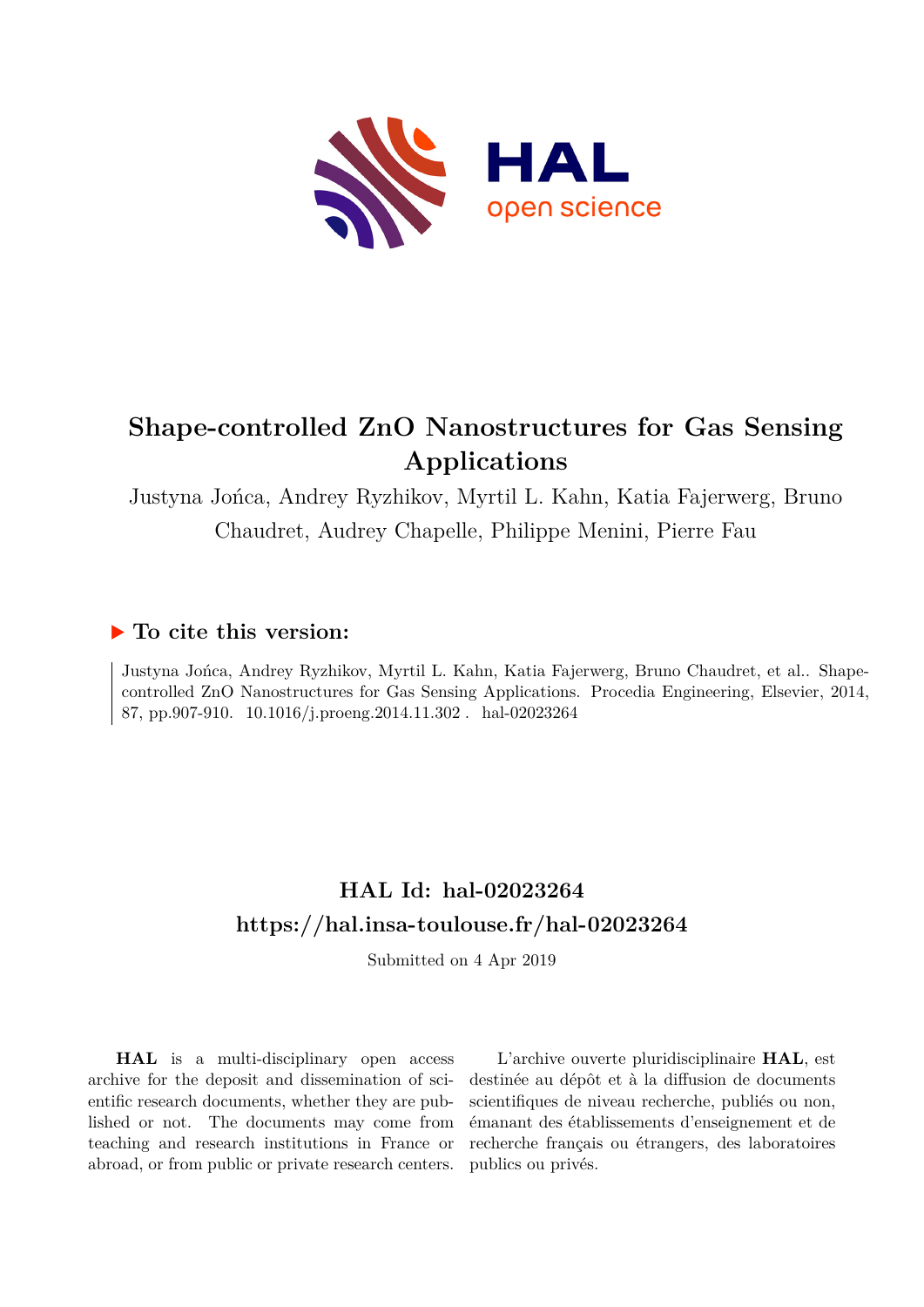Shape-controlled ZnO Nanostructures for Gas Sensing Applications Jonca, Justyna; Ryzhikov, Andrey; Kahn, Myrtil L.; Fajerwerg, Katia; Chaudret, Bruno; Chapelle, Audrey; Menini, Philippe; Fau, Pierre Procedia Engineering, 2014, 87, 907-910

## Shape-controlled ZnO nanostructures for gas sensing applications

### Justyna Jońca<sup>a</sup>, Andrey Ryzhikov<sup>a</sup>, Myrtil L. Kahn<sup>a</sup>, Katia Fajerwerg<sup>a,b</sup>, Bruno Chaudret<sup>c</sup>, Audrey Chapelle<sup>d</sup>, Philippe Menini<sup>d</sup>, Pierre Fau<sup>a, b, 1</sup>

*<sup>a</sup>Laboratoire de Chimie de Coordination (LCC), CNRS, 205 route de Narbonne, 31077 Toulouse, Cedex 4, France <sup>b</sup>Université Paul Sabatier, UT III, 118 route de Narbonne, 31062 Toulouse, Cedex 9, France*

*<sup>c</sup>Laboratoire de Physique et de Chimie des Nano-Objets (LPCNO), INSA, UPS, CNRS, 135 avenue Rangueil, 31077 Toulouse, Cedex 4,* 

*France*

*<sup>d</sup>Laboratoire d'Analyse et d'Architecture des Systèmes (LAAS), CNRS, 7 avenue du Colonel Roche, 31400 Toulouse, France*

#### **Abstract**

In order to increase the sensitivity and selectivity of semiconducting gas sensors, we have integrated three different ZnO nanostructures as sensitive layers on silicon chips: cloudy-like nanoparticles, isotropic nanoparticles and nanorods. We have compared their response towards three gases, namely  $CO$ ,  $C_3H_8$ , and  $NH_3$ . The morphology of  $ZnO$  nanostructures significantly influences the sensors responses to the reducing gases. These results demonstrate that sensor performance can be improved using the same sensitive material and by modifying only its shape this opens the way to new arrays of selective gas sensors. © 2014 The Authors. Published by Elsevier Ltd.

Peer-review under responsibility of the scientific committee of Eurosensors 2014.

*Keywords:* ZnO ; gas sensors ; organometallic approach

#### **1. Introduction**

Shape controlled synthesis of inorganic materials at the nanometer scale has achieved much progress in the past decade. Among several attractive metal oxide materials studied so far, ZnO exhibits a wide variety of morphologies: nanoparticles, nanorods, nanotubes, nanowires, nanodisks, nanoneedles, and so on [1-5]. Each of these morphologies presents its own unique features in terms of size dispersion, surface properties, shape and organization, which have a crucial effect on their physical and chemical properties. Many examples have shown that the morphology of ZnO structure plays an important role when used as gas sensitive layers [1-3]. Hereafter we compare gas sensing properties of silicon based devices with three different ZnO morphologies as sensing layers, namely: cloud-like nanoparticles, isotropic nanoparticles and nanorods. All these nanostructures were prepared by a unique, one-pot, room-temperature organometallic approach. The method was developed in our team and is based on the controlled hydrolysis of metal-organic precursors in the presence of alkylamines [6, 7]. Sensors were exposed to different reducing gases, namely CO,  $C_3H_8$ , and NH<sub>3</sub> at various temperatures. The gas responses suggest that the morphology of ZnO nanostructures deeply influence sensor performance.

#### **2. Materials and methods**

#### *2.1. Synthesis of ZnO nanostructures*

Syntheses of ZnO nanostructures were performed at room temperature and under argon atmosphere in standard Schlenk tubes except for ZnO nanorods which were prepared in a flat-bottomed reactor. All nanostructures were prepared using the organometallic precursor ([Zn(c-C6H11)2], NanoMePS). Octylamine (Sigma Aldrich) was used as stabilizing agent. THF was collected after going through drying columns (MB-SPS-800 solvent purification system) prior to use. Distilled water was degassed with argon during 30 min prior to use.

-

<sup>\*</sup> Corresponding author. Tel.: +33 561333181.

*E-mail address:* fau@lcc-toulouse.fr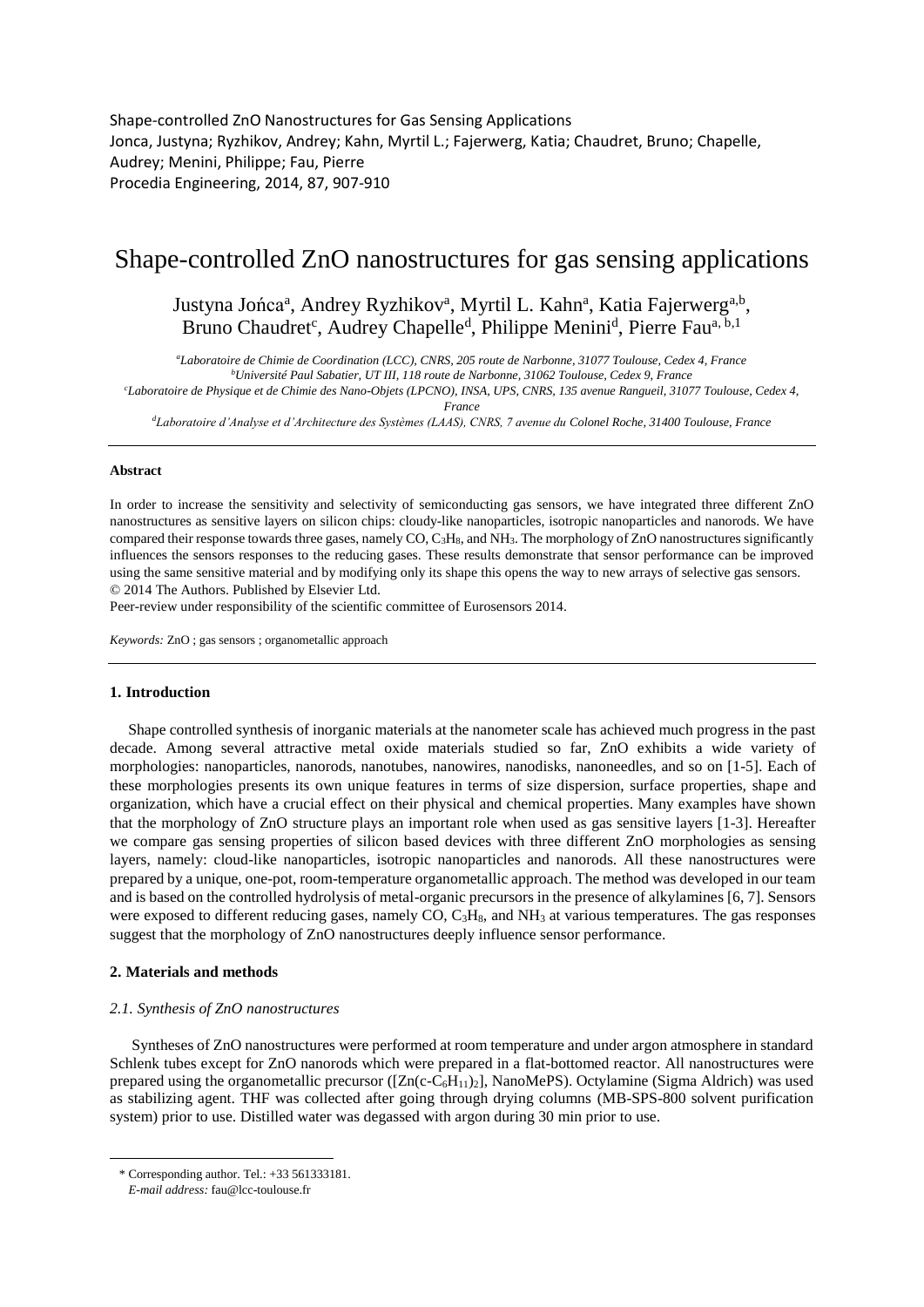ZnO isotropic nanoparticles were obtained from a THF (4 mL) solution of  $[Zn(c-C<sub>6</sub>H<sub>11</sub>)<sub>2</sub>]$  (0.25 mmol, 57.9) mg). Octylamine (0.25 mmol, 32.5 mg) was used as growth orienting agent. The hydrolysis was performed by addition of THF (2 mL) containing water (1 mmol, 18 µL). After 16 h the nanoparticles and solvent were separated by centrifugation and the nanoparticles were washed 3 times with 5 mL of acetone (Sigma Aldrich).

ZnO cloud-like nanoparticles were obtained following the same procedure but without octylamine.

ZnO nanorods were obtained following the same procedure but in the absence of THF. In the same time higher amount of octylamine was used (0.5 mmol, 65 mg) and the reaction time was longer (i.e. 4 days).

#### *2.2. Transmission electron microscopy experiments*

TEM specimens were prepared on carbon-supported copper grids. TEM images were obtained using a Hitachi 7700 microscope operating at 80 kV.

#### *2.3. Sensors preparation*

All freshly prepared and washed nanostructures were dispersed in ethanol (99.8 %, Sigma Aldrich). The concentration of the nanostructures in the solution was 5 mg.mL<sup>-1</sup>. The solutions were then deposited on miniaturized gas sensors substrates [8], presented on Fig. 1, by an ink-jet method (Microdrop AG) [9].



Fig. 1. Miniaturized gas sensor substrate (a), silicon platform before (b) and after (c) sensitive layer deposition

#### *2.4. Gas test set-up*

Gas tests were performed using a PC controlled setup composed of different gas bottles connected to mass flow controllers (QualiFlow) commanded by an Agilent Data Acquisition/Switch Unit 34970A. Sensors were placed in a specially designed measurement cell containing also the humidity and temperature sensors driven by another Agilent 34970A. The integrated sensor heater was commanded by a HP6642A tension controller. The NI 6035E electronic card established the connection between computer and measurements. Freshly prepared sensors were initially conditioned by a progressive *in situ* heating of the sensitive layers up to 500°C. Afterwards, all sensors were exposed to different reactive gases under 50% relative humidity and a total gas flow rate of 1L/min. The reported tests were performed at three different temperatures (500°C, 400°C and 340°C).

#### **3. Results and discussion**

Typical TEM images of the different ZnO nanostructures used in this study are presented on Fig. 2. Different reaction conditions (*Section 2.1.*) led to the formation of either cloudy-like nanoparticles, isotropic nanoparticles (diameter of *ca.* 5 nm), or nanorods (diameter of *ca.* 5 nm and length of *ca.* 20 nm). Sensors based on these ZnO nanostructures were exposed to different reducing gases in humid air conditions (RH 50%), namely 100 ppm CO, 100 ppm  $C_3H_8$ , and 19 ppm NH<sub>3</sub>. Additionally, tests were performed at different temperatures: 500 $\degree$ C, 400 $\degree$ C and 340°C. Sensors responses, calculated as  $S=(R_{air}-R_{gas})/R_{air}*100$ , are presented on Fig. 3.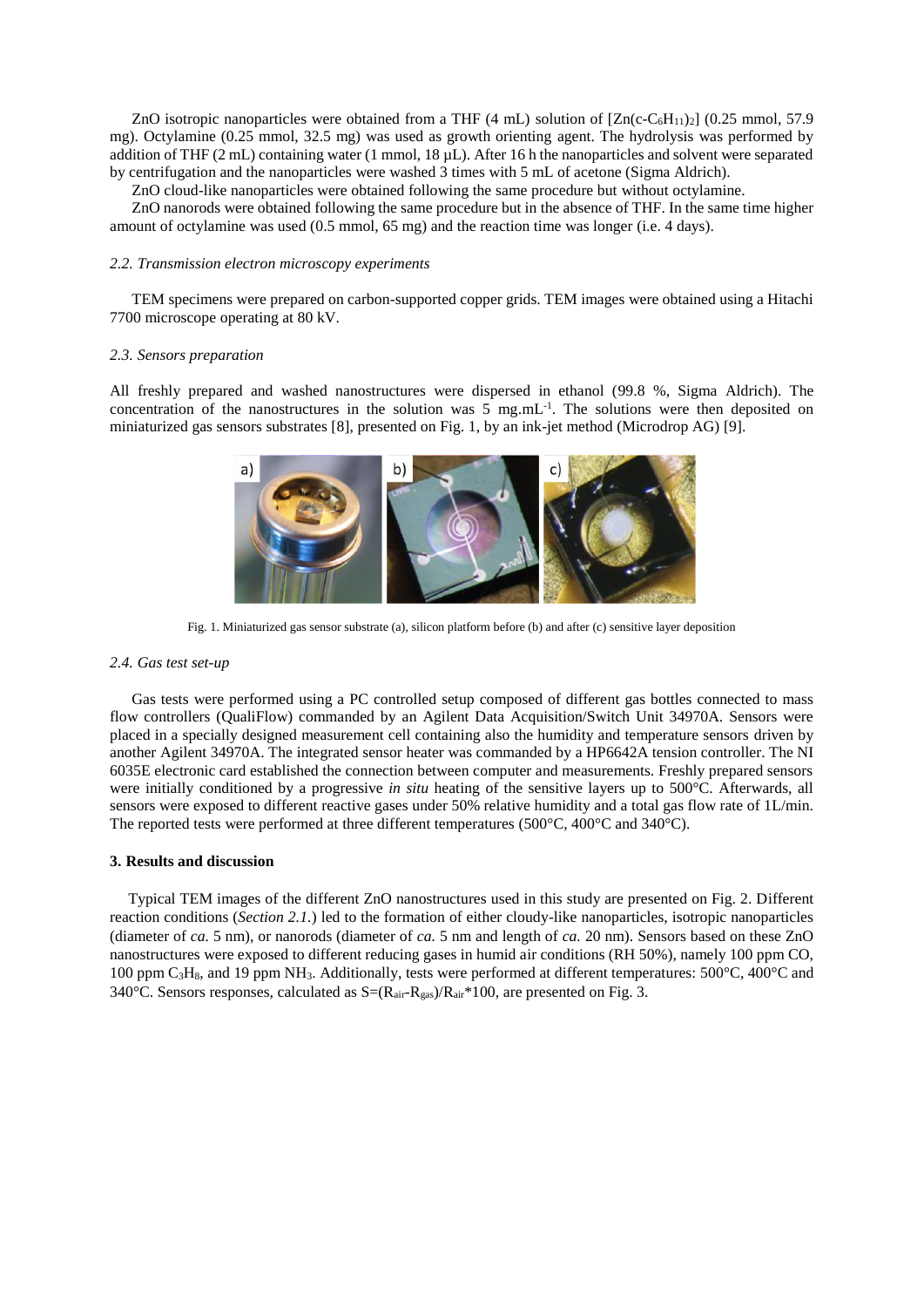

Fig. 2. TEM images of various ZnO structures: cloud-like nanoparticles (a), isotropic nanoparticles (b) and nanorods (c)



Fig. 3. Responses (%) of ZnO sensitive layers towards different gases; a) cloud-like nanostructures, b) isotropic nanostructures, c) nanorods

From all studied morphologies, ZnO nanorods gave the highest response toward CO at all tested temperatures. ZnO cloud-like nanoparticles and isotropic nanoparticles exhibited quite similar responses when exposed to this gas at higher temperatures (500°C and 400°C). However, at lower temperatures (340°C), ZnO cloud-like nanoparticles were less sensitive to CO than ZnO isotropic nanoparticles. Regardless of the morphology, a quite similar response to NH<sub>3</sub> was obtained for all ZnO sensors, but at lower temperatures, ZnO cloud-like nanoparticles showed the weakest response to this gas. Sensitivity of different ZnO based sensors towards  $C_3H_8$  increases as follow: cloud-like nanoparticles, isotropic nanoparticles and nanorods. Temperature changes do not affect significantly the sensitivity toward this gas for sensors based on isotropic nanoparticles or nanorods. ZnO cloudlike nanoparticles gave very weak responses to  $C_3H_8$  at all temperatures and almost no response at the lowest temperature (340°C). Thus, ZnO cloud-like layers appeared to be more sensitive to polar molecules such as CO and  $NH_3$ , whereas non polar  $C_3H_8$  species have poor reactivity on this type of nanostructure. On the other side, when large crystalline faces are exposed to the gas (extended lateral faces of ZnO nanorods) the sensitivity to CO and propane is clearly enhanced. ZnO nanorods present a slightly higher sensitivity to propane compared to CO at 500°C. This sensitivity difference is even more increased when the sensor is operated at lower temperature, since the propane sensitivity stays around 50% at 340°C whereas CO one is lowered to 25%. These results highlight not only the role of the nanostructures morphology of the sensitive layer, but also the influence of temperature on gas sensor sensitivity and selectivity.

#### **4. Summary**

A reproducible organometallic approach was used in order to prepare zinc oxide gas sensitive layers. Various ZnO nanostructures with well-defined morphology were prepared and deposited on miniaturized gas sensors substrates by an ink-jet method. Sensors were tested at different temperatures towards three reducing gases, namely: CO,  $C_3H_8$ , and NH<sub>3</sub>. We showed that the morphology of these nanostructures and the temperature significantly influences the sensor response level and the selectivity to the reducing gases.